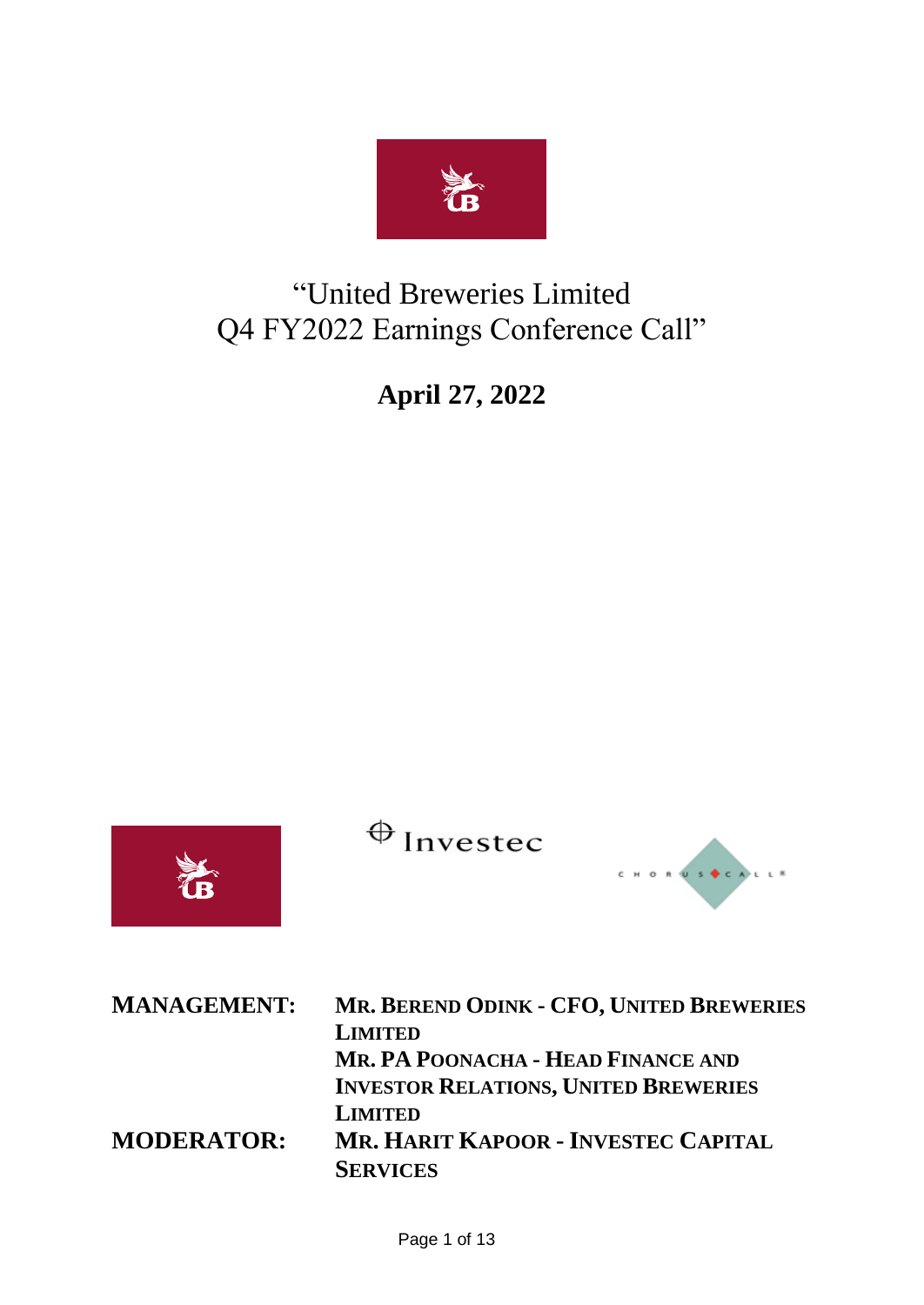

| <b>Moderator:</b>    | Ladies and gentlemen, good day and welcome to the Q4 FY '22 Earnings Conference Call of<br>United Breweries Limited hosted by Investec Capital Services. As a reminder, all participant<br>lines will be in the listen-only mode and there will be an opportunity for you to ask questions<br>after the presentation concludes. Should you need assistance during the conference call, please<br>signal an operator by pressing '*' then '0'on your touchtone phone. Please note that this<br>conference is being recorded.<br>I now hand the conference over to Mr. Harit Kapoor from Investec Capital Services. Thank                                                                                                                                                                                        |
|----------------------|----------------------------------------------------------------------------------------------------------------------------------------------------------------------------------------------------------------------------------------------------------------------------------------------------------------------------------------------------------------------------------------------------------------------------------------------------------------------------------------------------------------------------------------------------------------------------------------------------------------------------------------------------------------------------------------------------------------------------------------------------------------------------------------------------------------|
|                      | you and over to you Sir!                                                                                                                                                                                                                                                                                                                                                                                                                                                                                                                                                                                                                                                                                                                                                                                       |
| <b>Harit Kapoor:</b> | Yes. Thank you, Rutuja. On behalf of Investec Capital Services would like to welcome all the<br>participants in the call and special welcome to the management of United Breweries for the Q4<br>FY '22 earnings call. On the call with us is the senior management of United Breweries<br>represented by Mr. Berend Odink CFO, and PA Poonacha, Head Finance, and Investor<br>Relations.                                                                                                                                                                                                                                                                                                                                                                                                                      |
|                      | I'd will now hand over the call to Berend for his opening remarks post which we will take the<br>call for Q&A. Over to you Berend!                                                                                                                                                                                                                                                                                                                                                                                                                                                                                                                                                                                                                                                                             |
| <b>Berend Odink:</b> | Thank you very much Harit and, good afternoon everybody on the call. Thank you for joining.<br>And as Harit said, we'll discuss today the results of quarter four and the full year '21-'22. I'm<br>joined by Mr. Poonacha and after the opening comments, we'll be happy to take any questions.<br>So let us start with the results highlights. The company recorded volume growth of 7% in the<br>quarter versus prior year, driven by the continued recovery of demand, prevalent across nearly<br>all the markets. Comparing Q4 versus Q3, resulted in 14% sequential volume growth.                                                                                                                                                                                                                       |
|                      | The quarter started in January with a muted demand situation due to the Omicron variant but<br>ending with a record month of March. UBL achieved share growth, both in the quarter as well<br>in the year-to-date performance further solidifying its market leadership. In the quarter, EBIT<br>reached INR 220 crore 5% ahead of previous year. Topline growth and cost measures were<br>partly offset by higher commodity costs.                                                                                                                                                                                                                                                                                                                                                                            |
|                      | The full year results show strong performance with net sales up 38% and EBIT up 157%. The<br>free operating cash flow of the company reached INR 721 crore due to continued improvement<br>in working capital and curtailed investments. On the back of a strong liquidity position, the<br>proposed dividend is significantly up to INR 10.50 per share, representing a circa 75% payout<br>of profit after tax.                                                                                                                                                                                                                                                                                                                                                                                              |
|                      | On the performance by region, we have seen different patterns within the quarter, since January<br>was impacted by the Omnicom variant, predominantly seen in the urban areas, followed in<br>March by a record performance across virtually all the states. North posted a strong growth at<br>26%, particularly in Rajasthan, U.P. and Harayana. Delhi market posted a decline due to the<br>implementation of new policy. West posted 11% decline and East posted 2% growth driven by<br>higher volumes in the states of Arunachal Pradesh, Orissa, Assam, Meghalaya partly offset by a<br>fall in volume in West Bengal state due to the introduction of a new route to market. South<br>posted 8% growth driven by higher volume in Telangana, partly offset by lower volumes in<br>Karnataka and Kerela. |
|                      | Turning to sales, net sales were up 11% in the quarter driven 7% by volume and 3% by<br>favorable price mix. The positive price impact was partly offset by an unfavorable state mix. On<br>a full year basis, the volume growth was 33% and price mix positive 5%                                                                                                                                                                                                                                                                                                                                                                                                                                                                                                                                             |
|                      | Turning to page eight with the EBIT breakdown. Gross profit improvement was seen in absolute<br>terms with a lower gross profit margin, due to the commodity inflation in mainly malt,<br>packaging and energy costs. Fixed expenses were well contained resulting in margin expansion<br>on these line items that partly offset the commodity price impact. In the fixed costs, there was<br>good leverage effect of revenue growth coming through. Personnel costs are below prior year,<br>despite the higher volumes. Depreciation is also below prior year, due to the curtailed<br>investments in the last two years and some assets now being fully depreciated. Resulting EBIT<br>margin ended at 12.9%.                                                                                               |
|                      |                                                                                                                                                                                                                                                                                                                                                                                                                                                                                                                                                                                                                                                                                                                                                                                                                |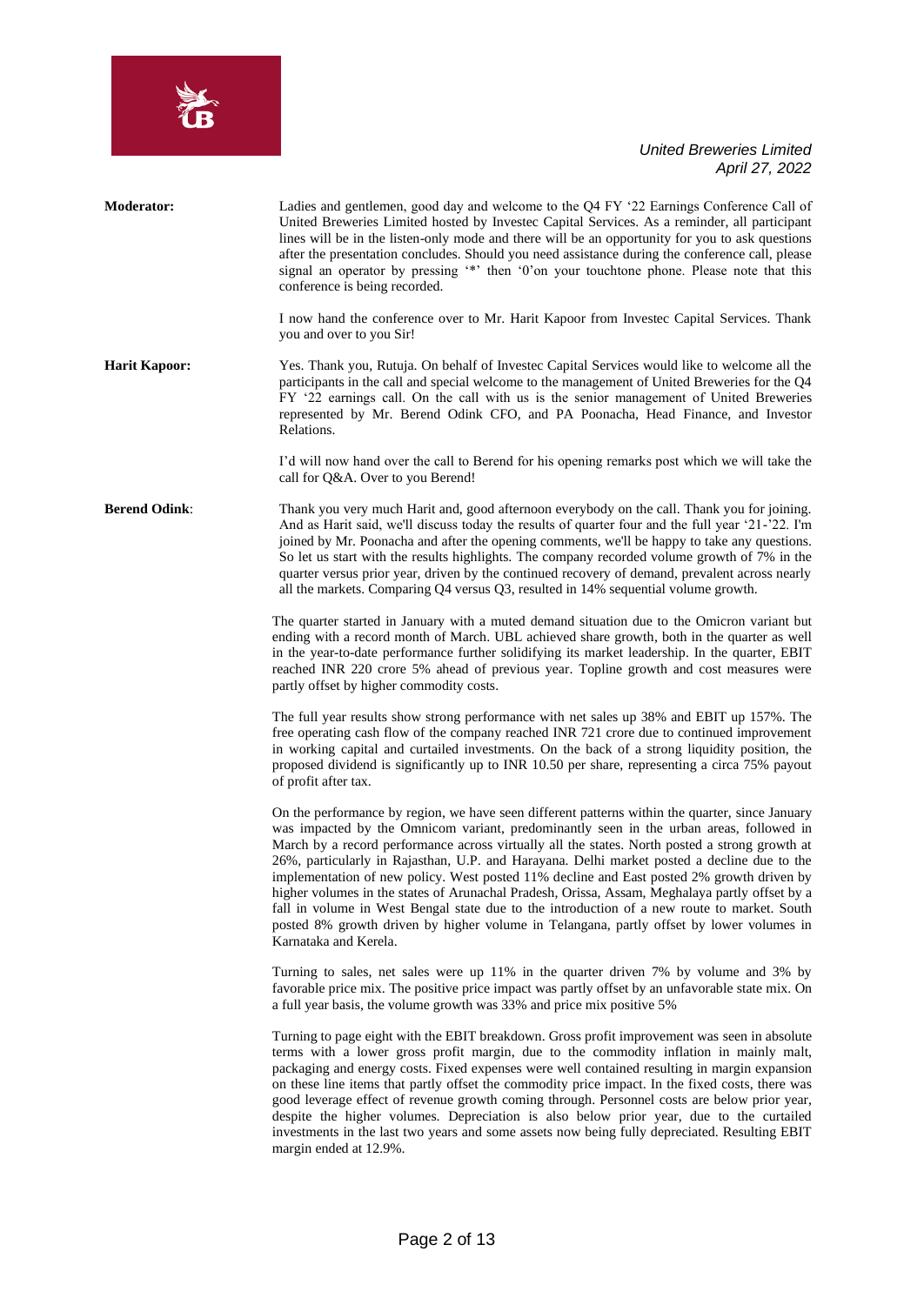

|                      | Moving to the cash flows. The full year saw improvement in cash flows owing to higher<br>underlying profitability and continued working capital reduction. Similar to last year, again,<br>nearly INR 300 crore, of working capital was freed up. CapEx was also curtailed as earlier<br>explained. Free operating cash flows came in at a record INR 721 crore and as shared in last<br>quarter update all remaining term debt has been prepaid. The chart on the bottom right shows<br>the cash flows last five years and the growth, despite the COVID impact in the last two financial<br>years.                                                                                                                                                                                                                                                                                                                                                                                                          |
|----------------------|---------------------------------------------------------------------------------------------------------------------------------------------------------------------------------------------------------------------------------------------------------------------------------------------------------------------------------------------------------------------------------------------------------------------------------------------------------------------------------------------------------------------------------------------------------------------------------------------------------------------------------------------------------------------------------------------------------------------------------------------------------------------------------------------------------------------------------------------------------------------------------------------------------------------------------------------------------------------------------------------------------------|
|                      | Finally, on the outlook and summary, although the COVID trajectory of course remains<br>unknown, the company is confident in successfully navigating any potential impact with an<br>agile response. With the demand picture normalizing, the company is now gearing up for the<br>full peak season, which has shown a promising start in the month of March. The commodity<br>cost picture remains challenging and volatile. The company is in the process of securing price<br>increases in combination with continued cost measures to mitigate these impacts. And as<br>always, we remain very optimistic about the long-term growth drivers of the industry on the<br>basis of GDP growth, urbanization, and evolving consumer trends. UBL is very well positioned<br>to leverage and drive these opportunities. With that, I conclude the opening comments. Let us<br>move to the Q and A please.                                                                                                       |
| <b>Moderator:</b>    | Thank you very much. We will now begin the question-and-answer session. The first question<br>is from the line of Avnish Roy from Edelweiss. Please go ahead.                                                                                                                                                                                                                                                                                                                                                                                                                                                                                                                                                                                                                                                                                                                                                                                                                                                 |
| <b>Avnish Roy:</b>   | Yes, thanks. My first question is on working capital and CapEx. So, congrats on working<br>capital reduction. So could you elaborate, any particular state where you have seen more<br>working capital reduction, any particular initiative, and you have mentioned CapEx curtailed to<br>minimum requirements, now with growth coming back and COVID seeming lesser of a risk.<br>Would your CapEx be coming back, in say FY '23, '24?                                                                                                                                                                                                                                                                                                                                                                                                                                                                                                                                                                       |
| <b>Berend Odink:</b> | Working capital reduction, I think that's been, fairly broadly, spread across markets. Some<br>markets we operated with distributors, some with the government corporations, but it's really a<br>result of efforts to reduce excise duty being blocked in the various states, but also some trading<br>partners, trying to reduce the balance. So it's broad based. On the CapEx, yes, you are right, we<br>are now entering a new period for the company, turning the corner, hopefully on COVID. With<br>that we have our focus now again on expansion. I would not immediately expect levels back of<br>pre-COVID in terms of CapEx but more maybe the area of INR 250 crore to INR 300 crore,<br>depending a little bit on how this peak season pans out. And those levels will then include the<br>normal maintenance CapEx also continued investments in ESG initiatives like water<br>optimization, also premium capabilities across the network and some expansion projects as<br>well.              |
| <b>Avnish Roy:</b>   | Sure. My second and last question is on the key raw material. So, from a Ukraine crisis<br>perspective, you could comment on outlook on barley and similarly in general inflation, what's<br>the impact on glass and corrugated boxes. And you mentioned that you are trying for price<br>hike. So any update on any state where you are seeing more visibility in terms of price hikes<br>regarding this?                                                                                                                                                                                                                                                                                                                                                                                                                                                                                                                                                                                                    |
| <b>Berend Odink:</b> | Sure. Let me go to the components of your questions. So first on barley, the new crop, that has<br>been just harvested and being traded is significantly up in price versus prior year. We've seen a<br>lot of speculation in the market coupled with high demand in March as the peak season of<br>course, was quite buoyant for the whole industry. Further we've seen in the last few weeks,<br>before harvest, the high temperatures impacting some of the barley's quality. So a few<br>consignments of the crop won't meet the quality standards of barley for beer processing. This<br>combined with other reasons, has led the prices up some 70%, versus prior year. We have<br>secured enough supply, out of the new crop, to ride us through the coming peak season and<br>months. So there's no, let's say risk on the continuity of supply. However, of course the price<br>levels are very challenging. The buying season is still on, so we will calibrate our strategies as<br>we move along. |
|                      | On glass, we have seen that probably a lot of the underlying input costs, like energy, soda ash<br>are on the upward trend as well. So we do expect some inflationary levels as well. We have<br>seen so far some positive impact from better collections out of the market versus prior year, of<br>course there was a COVID impact, so it is mitigating the impact to some extent. And yes, we                                                                                                                                                                                                                                                                                                                                                                                                                                                                                                                                                                                                              |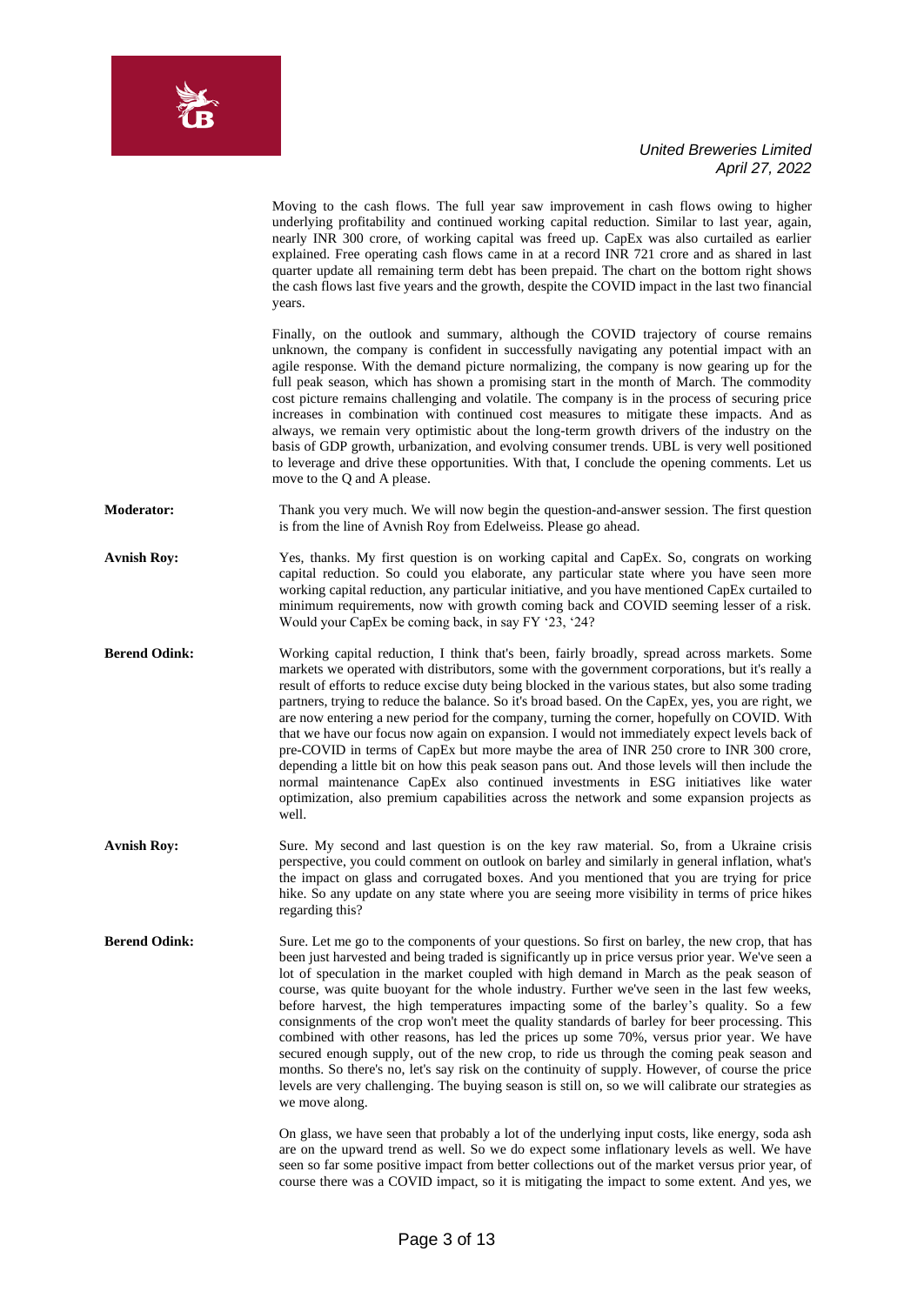

|                      | continue to look at price increases, though we have secured price increases in Delhi, higher<br>realization in Rajasthan, in UP, Maharashtra, Karnataka, Orissa, MP, and a few smaller states,<br>but we continue to look at the opportunities and the right balance, of course, by looking at the<br>affordability of the category versus the input cost pressure. The context is also that overall the<br>excise policies of the States in many key markets have been stable. I think that is positive on<br>the possibilities and the market pricing as such. Hopefully that addresses your question.                                                                                                                                                                                                                                                                                                                                                                                                                                                                                         |
|----------------------|--------------------------------------------------------------------------------------------------------------------------------------------------------------------------------------------------------------------------------------------------------------------------------------------------------------------------------------------------------------------------------------------------------------------------------------------------------------------------------------------------------------------------------------------------------------------------------------------------------------------------------------------------------------------------------------------------------------------------------------------------------------------------------------------------------------------------------------------------------------------------------------------------------------------------------------------------------------------------------------------------------------------------------------------------------------------------------------------------|
| <b>Avnish Roy:</b>   | Yes, it addresses and that's all from my side. Thank you.                                                                                                                                                                                                                                                                                                                                                                                                                                                                                                                                                                                                                                                                                                                                                                                                                                                                                                                                                                                                                                        |
| <b>Moderator:</b>    | Thank you. The next question is from the line of Latika Chopra from JP Morgan. Please go<br>ahead.                                                                                                                                                                                                                                                                                                                                                                                                                                                                                                                                                                                                                                                                                                                                                                                                                                                                                                                                                                                               |
| <b>JP</b> Morgan:    | Yes, thank you. Berend I'll just take a follow up on your previous answer. You talked about<br>price increases, being secure across multiple states. Could you share with us, what is the<br>quantum of this price increase that you would anticipate to flow in from Q1 onwards on a<br>blended basis?                                                                                                                                                                                                                                                                                                                                                                                                                                                                                                                                                                                                                                                                                                                                                                                          |
| <b>Berend Odink:</b> | Yes, so I think it's important to realize that we have taken price increases in the year, of course,<br>that we reported the results. These are additional price increases, which always tend to start<br>with in Q1 as soon as we have visibility on some of the excise policies. At this point in time, I<br>don't want to give the exact quantum etcetera, because some of it is being implemented as we<br>speak. And as I said, we continue to look at further options and opportunities in the market.<br>But of course it is against the context that, yes, the input cost price picture is very high, given<br>historic rates. And hence that is top of mind when we look at the quantum of price increase to<br>secure.                                                                                                                                                                                                                                                                                                                                                                 |
| Latika Chopra:       | So, let me check with you talked about barley, glass prices, being higher. you talked about a<br>70% uptake in barley prices. What is the blended impact as you exited Q4 on your cost index,<br>and with these pricing decisions that you've taken, plus the cost optimization measures, what is<br>your comfort on your ability to mitigate, the commodity push, so that operating margins, could<br>still be in a decent range, or are you looking at a significant pressure on operating margin?                                                                                                                                                                                                                                                                                                                                                                                                                                                                                                                                                                                             |
| <b>Berend Odink:</b> | On the barley, I think it's important to realize that at the moment, we still have the existing<br>stocks from last year. During quarter one, we'll expect some of this new barley to flow into<br>production process and hence in our costing as well. I think in the past, we've always said that,<br>with these kind of commodity cycles at a company, given the nature of the industry with<br>respect to pricing restrictions, we were not able to offset it fully within one or two quarters. So<br>that will require some time to fully offset that. As we saw this quarter in the results and last Q3<br>as well, I think there's good operating leverage on the fixed cost, so that as we continue to<br>expand the top line, some of that margin can be used to offset the commodity cycle. But I hope<br>you appreciate that we're in a very dynamic situation with some of the ongoing procurement,<br>the peak season having just started some of the price discussions on and it is a dynamic picture.<br>So I don't wanna start giving any margin guidance at this point in time. |
| Latika Chopra:       | All right. Thank you and I'll come back in the queue.                                                                                                                                                                                                                                                                                                                                                                                                                                                                                                                                                                                                                                                                                                                                                                                                                                                                                                                                                                                                                                            |
| <b>Moderator:</b>    | Thank you. The next question is from the line of Jaykumar Doshi from Kotak. Please go<br>ahead.                                                                                                                                                                                                                                                                                                                                                                                                                                                                                                                                                                                                                                                                                                                                                                                                                                                                                                                                                                                                  |
| Jaykumar Doshi       | Yes. Hi, Berend. Am I audible?                                                                                                                                                                                                                                                                                                                                                                                                                                                                                                                                                                                                                                                                                                                                                                                                                                                                                                                                                                                                                                                                   |
| <b>Berend Odink:</b> | Yes. Jay you are audible. Please go ahead.                                                                                                                                                                                                                                                                                                                                                                                                                                                                                                                                                                                                                                                                                                                                                                                                                                                                                                                                                                                                                                                       |
| Jaykumar Doshi:      | Hi, good afternoon and congratulations on good working capital management, sorry for<br>pushing a little bit further on the previous two questions. Is it possible for you to give us some<br>color, whether you have managed to take between 5% to 10% price increase or is it more than<br>10% or is it less than 5% at a portfolio level so far, some range will help because right now<br>other than Maharashtra, we are somewhat clueless about the price increases that are being<br>taken in some of the smaller markets.                                                                                                                                                                                                                                                                                                                                                                                                                                                                                                                                                                 |
| <b>Berend Odink:</b> | You have to factor in for example in Rajasthan, UP, those are not typical markets where every<br>year we can take prices. So that is a positive. At the same time, we also always look at, let's                                                                                                                                                                                                                                                                                                                                                                                                                                                                                                                                                                                                                                                                                                                                                                                                                                                                                                 |

**SERIES**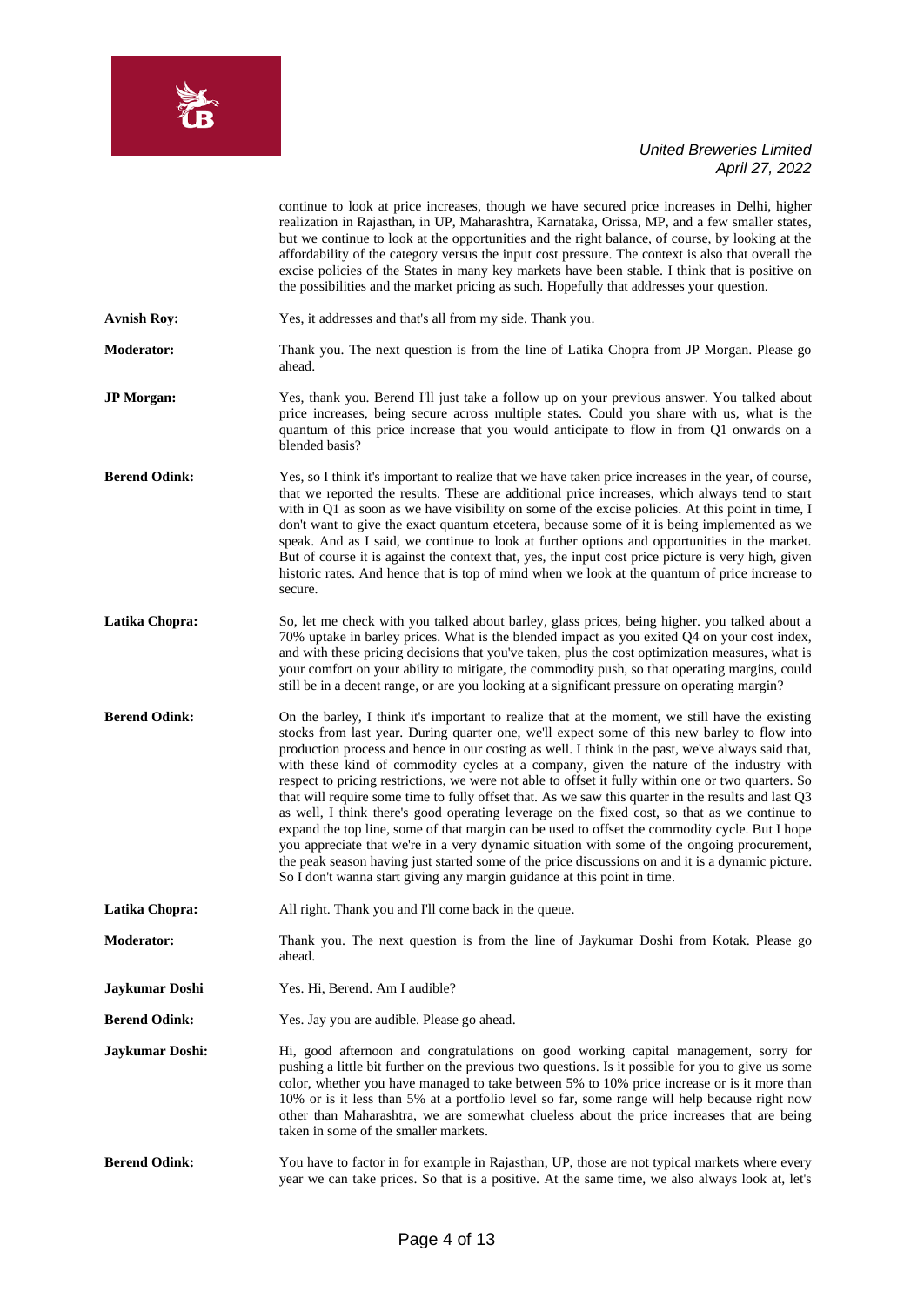

say the affordability of the category. That will also determine our pricing approach. It's really, I think a little bit too early to come out with definite numbers and ranges as to what the magnitude of the price increases are. Because there are various levers as to how to go about it. Other elements, bringing into the picture, driving our premium segment but also some of the trade spends we do in terms of schemes. All of those will have an impact on the overall outcome. So let's give that a bit more time to come back on that.

- **Jaykumar Doshi:** Understood. Now, if inflationary environment continues, do you see a possibility of another round of price increases in the states where your have taken price increases so far or would you have to -- will you have to wait until end of the year or maybe next financial year for another round of price increase?
- Berend Odink: Yes, that depends really per state, but certainly I will not preclude that we will not go back with any other price increases later in the year. So for a number of states, that's definitely a possibility.
- **Jaykumar Doshi:** Sure. Did I here is correctly. Are you seeing 70% inflation in barley prices in India, or were you referring to the global index?
- **Berend Odink:** The prices that we've seen being traded in the last couple of weeks in India are 70% up versus prior year. And barley for us is a cost component of around 15%. Again, the buying season is on, t's not to say that this is the outcome as such, but of course, yes, we've closely monitor developments on the ground.
- **Jaykumar Doshi:** And based on our last discussion, I believe that you have low-cost barley inventory that covers you until the end of this peak season. Is that correct understanding?
- **Berend Odink:** Last time we guided that it would last us to mid of the next quarter, that is still there, it's probably a little bit earlier depleted given the higher volumes that we see, at the moment. So in the next quarter, or rather the period April to June, some of these new barley prices will come into our profit and loss.
- **Jaykumar Doshi:** And do you expect barley prices to come off sharply as the new crop is there in the market, or this 70% insulation is on the new crop that is sent?
- **Berend Odink:** Yes, I'm totally fully referring to the new crop with that 70%. Yes.
- **Jaykumar Doshi:** Understood. That's helpful. Can you give a similar number for glass bottle? What is the inflation that you've, sort of seen in glass bottles, in percentage terms?
- **Berend Odink:** Yes, that is really driven contract by contract. So there's not one number. Sometimes we have a fixed price, going into the next quarter, other contracts, where we have linked to underlying input cost of energy or soda ash. But here, you need to think of kind of, mid to high single digit type of increases, on average.
- **Jaykumar Doshi:** That is helpful. My final question is on volumes. So when I look at your region wise volumes and compare it with March '19, Western region volumes are 22% below March 2019 quarter. Whereas in north, you are up 15% in east you are up 20% plus, south is also down, but I think that is largely due to road to market change in Andhra Pradesh. So why is this trend very divergent and why is Maharashtra underperforming, significantly versus that from the country?
- **Berend Odink:** Yes, so there are always differences in state policies resulting in share performance and portfolio, etcetera. Overall, we've seen, compared to that period expansion of market share. So particularly to the west on your question, the market share is also stable, for us, I think as a total industry, probably the pricing of beer, is somewhat unfavorable versus the pricing of liquor and spirits, driven really by the state policies on excise.
- **Jaykumar Doshi:** Understood. I'll go back in the queue and thank you so much.
- **Moderator:** Thank you. The next question is from the line of Nillai Shah from Moon Capital. Please go ahead.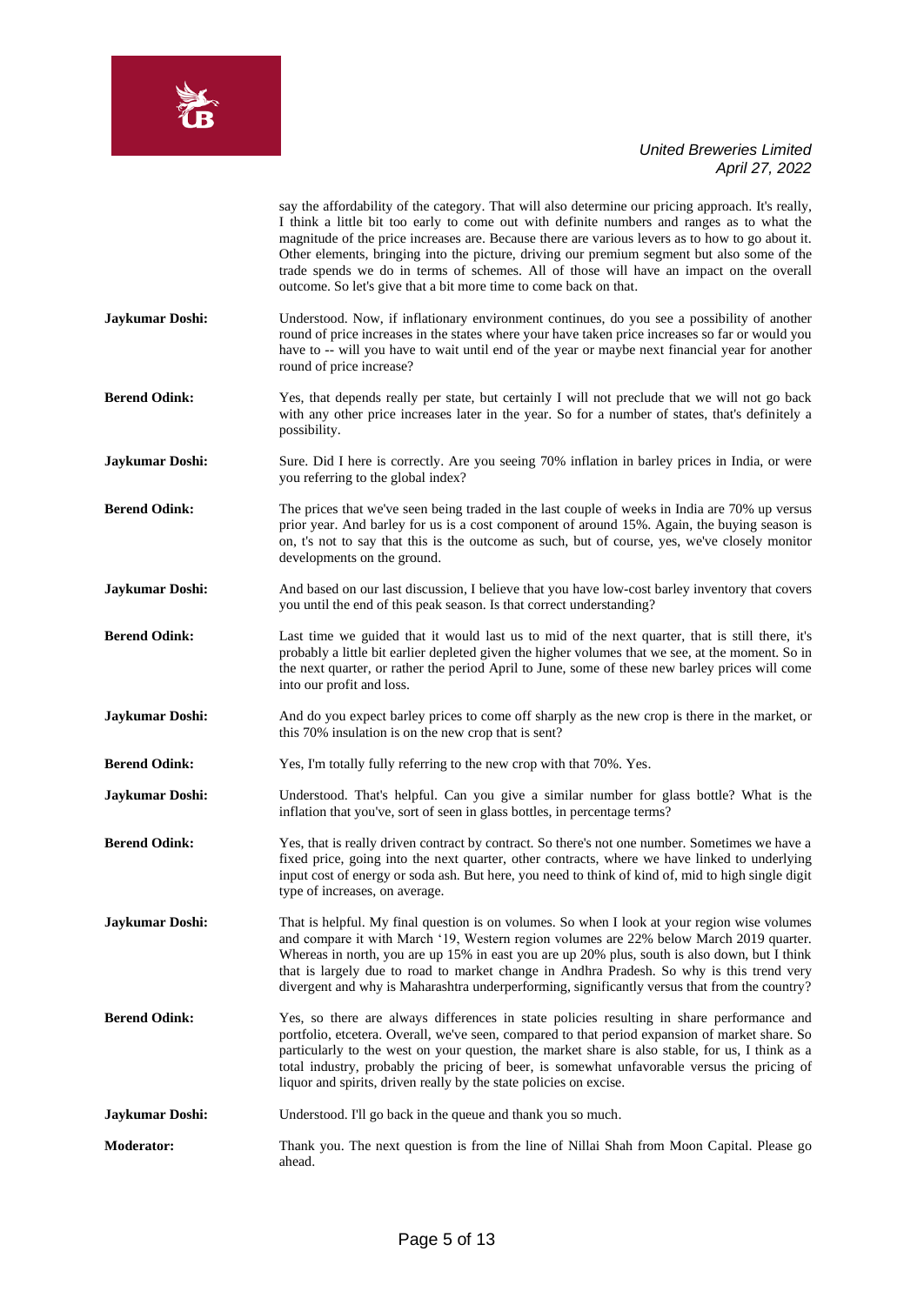

| Nillai Shah:         | Thank you. Hi, Berend. Couple of questions from my end. You know, when I look at the gross<br>revenues for the business for this quarter and take an estimate for volumes and hence the gross<br>realizations, I see a decline on a YoY basis. Should I put that down to state mix and on trade<br>off trade channel mix?                                                                                                                                                                                                                                                              |
|----------------------|----------------------------------------------------------------------------------------------------------------------------------------------------------------------------------------------------------------------------------------------------------------------------------------------------------------------------------------------------------------------------------------------------------------------------------------------------------------------------------------------------------------------------------------------------------------------------------------|
| <b>PA Poonacha:</b>  | When you have said gross revenue, I assume you're talking about gross revenue inclusive of<br>excise duty?                                                                                                                                                                                                                                                                                                                                                                                                                                                                             |
| Nillai Shah:         | No. Before excise sir.                                                                                                                                                                                                                                                                                                                                                                                                                                                                                                                                                                 |
| <b>PA Poonacha:</b>  | Yes. That is before excise duty gross right?                                                                                                                                                                                                                                                                                                                                                                                                                                                                                                                                           |
| Nillai Shah:         | Yes, yes.                                                                                                                                                                                                                                                                                                                                                                                                                                                                                                                                                                              |
| <b>PA Poonacha:</b>  | The prime reason is because, change in route to market change in Delhi and in West Bengal, in<br>the past, the duties was paid by United Breweries Limited or any other brewer or spirit<br>manufacturer, but now since, the amount of duties need to be paid by the distributor, so that is<br>not captured in UBL or any other alcohol industries gross revenue.                                                                                                                                                                                                                     |
| Nillai Shah:         | Okay. Got it. Got it. And that's why our revenues is, to that extent, lower. Got it. Coming to the<br>cost structure for this quarter. I see a big decline in the employee cost. Now while I understand<br>there are other expenses, there's lots of discretionary expenses sitting out there, you know, in<br>terms of employee costs, is this just a true up of the full year, year-end bonuses, cetera, or<br>should we expect employee costs to be trending down lower even in Fiscal '23, similar to what<br>we've seen in 4Q of this financial year, of the last financial year? |
| <b>Berend Odink:</b> | Yes. I think you can take this as the kind of new type of run rate. Of course, we have<br>implemented a restructuring excise in December last year. So in that sense, that is now fully<br>reflected in these numbers, at the same time, some of this will move up with volumes, where<br>we have contract labor in the various units, particularly in the peak season. We have the annual<br>increment, etcetera. But the number itself is reflective of the new run rate, what you asked<br>about.                                                                                   |
| Nillai Shah:         | Okay. Got it. And, just thinking about input costs, you highlighted barley obviously aluminum<br>is up, I think has more than doubled, but in terms of glass, you spoke about mid to high single<br>digit price increase. Is that incremental or is it YoY? Because there's a big impact on input<br>costs for this quarter also. So is it fair to say that on a YoY basis glass is up more than 20%<br>25% as will be the case in 1Q?                                                                                                                                                 |
| <b>Berend Odink:</b> | No, I don't recognize that number. If you look at the quarter or the year to date actuals, I think<br>the input cost on glass are kind of well managed and relatively low coupled with the effect that<br>we had, better collections of second hand glass which then on the average mitigates any price<br>increases. Going forward, we do see, let's say further pressure on some of these commodity<br>costs for glass and hence, we do see, inflationary pressure on glass itself.                                                                                                  |
| Nillai Shah:         | What explains the 300 basis points plus YoY gross margin compression for 4Q, if it is not<br>barley, if it is not glass, then what really cost that compression?                                                                                                                                                                                                                                                                                                                                                                                                                       |
| <b>Berend Odink:</b> | Sure. It's what we talked about in the last quarter as well. So there are some elements of<br>conversion costs, but it's also other packaging materials like cartons foils, the aluminum as you<br>mentioned for cans, some of the energy costs, those kind of components are included.                                                                                                                                                                                                                                                                                                |
| Nillai Shah:         | Okay, got it. And final question for me in terms of pricing, you said it's too early, but just to<br>confirm, to the earlier question, the pricing which you're talking about and is pricing, which<br>you've already got and incremental pricing will be a function of the state's excise policy<br>decisions that come through starting Q1, am I correctly understanding that?                                                                                                                                                                                                       |
| <b>Berend Odink:</b> | Yes, so the excise policies are by now largely known. So the states that I've mentioned, where<br>we have secured price increases and we're in the process of implementing them, those are<br>additional, on top of what we secured last year or the year-to-date.                                                                                                                                                                                                                                                                                                                     |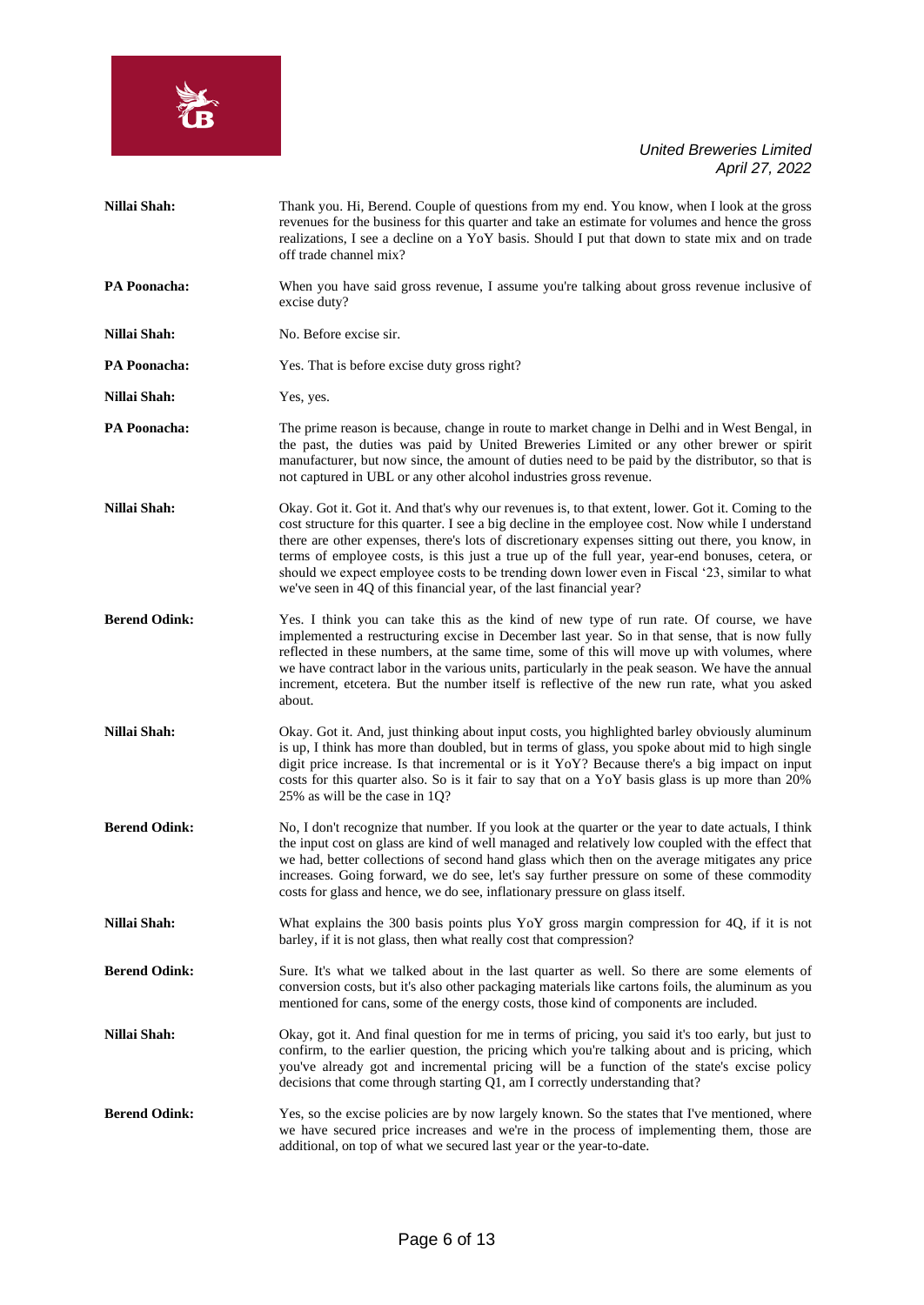

| Nillai Shah:                  | Got it. And can you just discuss what is the price increase in Maharashtra incremented, which<br>you have taken right now in, because of the barley and other cost increases?                                                                                                                                                                                                                                                                                                                                                                                                                                                                                                                                                                         |
|-------------------------------|-------------------------------------------------------------------------------------------------------------------------------------------------------------------------------------------------------------------------------------------------------------------------------------------------------------------------------------------------------------------------------------------------------------------------------------------------------------------------------------------------------------------------------------------------------------------------------------------------------------------------------------------------------------------------------------------------------------------------------------------------------|
| <b>Berend Odink:</b>          | Yes, so that's one of the components that we're implementing right now. So let us first finalize<br>that and then we come back on the magnitude.                                                                                                                                                                                                                                                                                                                                                                                                                                                                                                                                                                                                      |
| Nillai Shah:                  | Okay. Thanks so much, Berend. Thanks.                                                                                                                                                                                                                                                                                                                                                                                                                                                                                                                                                                                                                                                                                                                 |
| <b>Moderator:</b>             | Thank you. And the next question is from the line of Krishnan Sambamoorthy from Motilal<br>Oswal Institutional Equities. Please go ahead.                                                                                                                                                                                                                                                                                                                                                                                                                                                                                                                                                                                                             |
| Krishnan Sambamoorthy:        | Hi Berend and Poonacha. Congratulations a good performance in a difficult environment, sorry<br>for harping again on the raw material cost. Just correct me if I'm wrong, typically your current<br>inventory, raw inventory for a large part of the year, and your comment -- in your opening, you<br>said that you acquired for the peak season and a little bit beyond, were you hoping for a<br>reduction in raw material cost in April May and therefore with this spike that you spoke about<br>in April in barley cost, is that taken you on surprised by separate negative.                                                                                                                                                                   |
| <b>Berend Odink:</b>          | The typical buying pattern is when the harvest and the trading takes place, from March to kind<br>of May, June that we cover us ourselves onto the next peak period. So roughly 12 months,<br>sometimes we would procure for longer periods and sometimes we shorten that period also.<br>And then of course during the year, some further purchases may take place depending on the<br>need and the business volume growth. So at this point in time, I think the only thing what<br>really changed was that March volumes, picked up, ahead of plans and hence the depletion of<br>the stocks was also a bit quicker. Therefore from the new barley crop, we have made sure we<br>have enough stocks at hand to see us through the next few months. |
| <b>Krishnan Sambamoorthy:</b> | Okay. Thanks. One more question. You had also mentioned in response to one of the earlier<br>questions that, in the new crop there has been some impact of the higher temperature in terms<br>of the quality. How significant is this and what sort of impact do you see this having going<br>forward?                                                                                                                                                                                                                                                                                                                                                                                                                                                |
| <b>Berend Odink:</b>          | So it's, again, an ongoing development in the sense that the quality checks are always made.<br>Some areas are more impacted than others, but one good thing is that only a smaller share of<br>the total crop might not meet the quality standards, and hence the total quantity available for<br>the brewing industry is from that perspective probably a little bit less than under let's say, a<br>hundred percent quality crop in totality. It reduces a bit the quantity that is available.                                                                                                                                                                                                                                                     |
| Krishnan Sambamoorthy:        | Okay. That's one final question. You spoke about speculation in the market. Could you<br>elaborate on what you were referring to Barley cost?                                                                                                                                                                                                                                                                                                                                                                                                                                                                                                                                                                                                         |
| <b>Berend Odink:</b>          | Yes, from my perspective, as there is in principle enough quantity to supply the total industry<br>for the next, let's say 12 months, I would intrinsically not see reasons for this amount of price                                                                                                                                                                                                                                                                                                                                                                                                                                                                                                                                                  |

hike. I think there are parties that stock up certain quantities, to potentially sell later in the year, trying to sell them at the potentially higher prices. That's the kind of my reading of the situation. So we have to see how that pans out, for the remainder of the trading and the buying period for barley.

**Krishnan Sambamoorthy:** Very useful. Thanks, Berend.

**Moderator:** Thank you. The next question is from the line of Himanshu Shah from Dolat Capital. Please go ahead.

- **Himanshu Shah:** Thank you, sir. Thanks for the opportunity. Other OpEx line item has seen a sequential decline. Historically, Q4 generally has been seen higher costs than Q3, any specific reason or is it on account of we shutting down our non-alcoholic beverages production?
- **Berend Odink:** Yes, in general, we have, during the COVID period taken a number of cost initiatives. So that's, I think reflecting in some of the cost lines, more recently we have now decided to close the NAB production that we used do in house, in our site in Bihar. So in itself, it will not of course move the needle to a significant extent on cost, but it's just one further example how we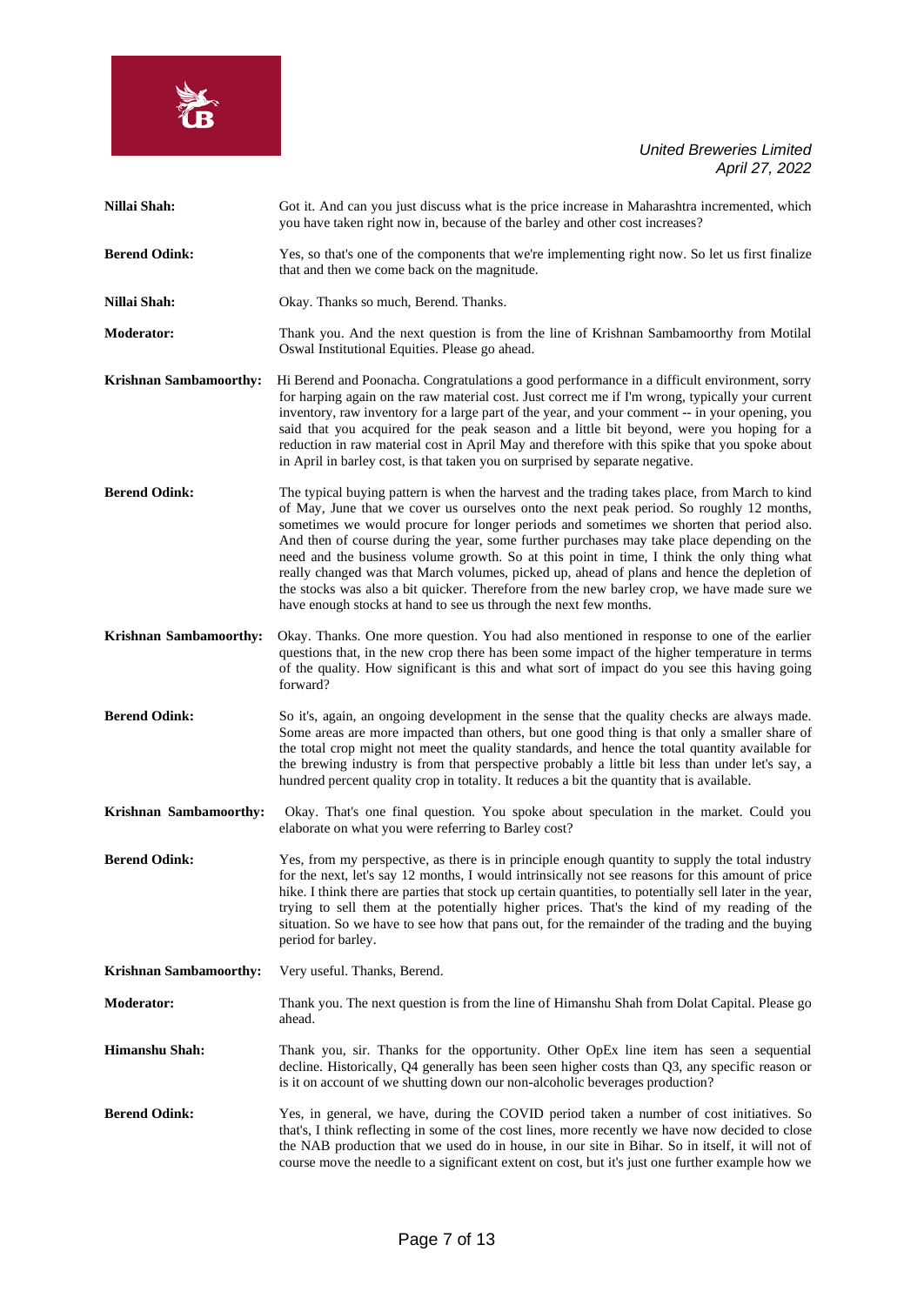

continue to review all elements of cost. And hence we decided it's more efficient to have this produced at a third party instead of being done in house.

- **Himanshu Shah:** Sir can we do this as a -- for future quarters or it is based is subject to volumes? Can we go this -- by this as an incred cost?
- **Berend Odink:** Yes, there are no kind of significant one off positive or negatives in the numbers, for the quarter. So from that perspective, yes.
- **Himanshu Shah:** Thanks, thank you. That's it for me.
- **Berend Odink:** Thank you.
- **Moderator:** Thank you. The next question, the line of Madhu Babu from Canara HSBC. Please go ahead.
- **Madhu Babu:** Sir, just from the freight cost, how do you see that trading because that's, I think around 6% of revenue so the next couple of quarters and secondly, on the cost of goods, I think almost 50% is the cost of goods sold. So can you give us, as of now, what is the current mix of barley, glass, and packaging cost? Thanks.
- **Berend Odink:** Sure. So freight cost, you know, one of the prime rates of course is the fuel and the diesel. So we have seen post some of the state elections, diesel prices go up. So when we talked about the overall commodity cost challenge, that's definitely one of the factors, that we're having in mind there, barley costs are around 15% of our total input costs. Glass is around 35% and then the remainder are things like, cans, other input costs for beer, secondary packaging, etcetera.
- **Madhu Babu:** Okay, Sir. Thanks.
- **Moderator:** Thank you. The next question is from the line of Vishal Punmiya from Nirmal Bang Institutional Equities. Please go ahead.
- **Vishal Punmiya:** Yes. Thank you. Sir seeing in the current demand trends, do you believe on a full year basis, the industry can revert back to the FY '19 absolute volumes? Maybe if you can get some sense on the current demand trends.
- **Berend Odink:** Yes, it's quite early of course. We just started the new year. I think we're fairly optimistic that with the month of March, which was a record month for us, that of course shows a lot of confidence from consumers and good demand. So if that picture continues then obviously, it's a definite yes. To your question, but as we have seen in the past, yes, let's take one step at a time. I think there's still, all kind of, risks out there. One of it is the general purchasing power of consumers with the high inflation, prevalent. There are a lot of variables, in the mix, but our focus is really on the current peak season where, as I said earlier, we are off to a good start, lot of the breweries are close to maximum production at the moment. So that's a good scenario and let us take it from there.
- **Vishal Punmiya:** Understood, secondly, if you can give some sense on the competitive intensity in the industry, in the current environment and also, if you can give the current volume market share in absolute terms?
- **Berend Odink:** On the volume market share we're at levels around 54% to 55%. I would always, yes, repeat that the competitive intensity remains quite high. So, you know, the large international brewers are very active in the market in India. There are smaller, regional brewers active as well. Some of these keep on kind of investing product in innovations, in funding that, they are running the business at a loss. I think there are various, short term and long-term approaches, from the various brewers, which makes it all a competitive set overall. The good part is, of course it drives the innovation in the market. It drives the penetration in the market where beer today is still, kind of very low penetrated in India. That is the positive angle to it. But across the various states, across the various parts of the portfolio, yes, there is, I would say continuous highly competitive intensity.
- **Vishal Punmiya:** The 54% 55% market share you mentioned was the exit rate, or was it on a YTD basis?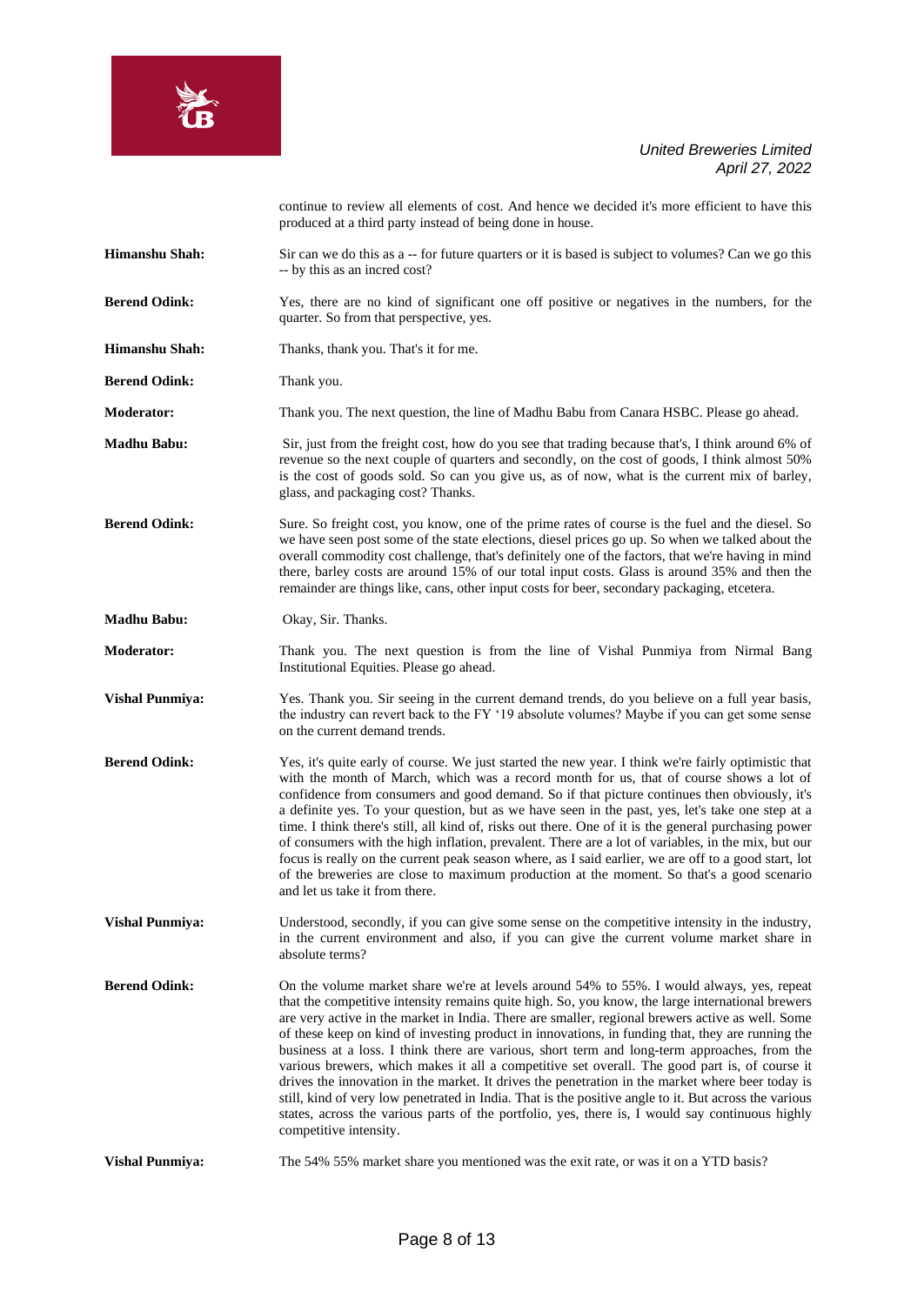| <b>Berend Odink:</b>   | It's for last quarter                                                                                                                                                                                                                                                                                                                                                                                                                                                                                                                                                                                                                                                                                                                                                                |
|------------------------|--------------------------------------------------------------------------------------------------------------------------------------------------------------------------------------------------------------------------------------------------------------------------------------------------------------------------------------------------------------------------------------------------------------------------------------------------------------------------------------------------------------------------------------------------------------------------------------------------------------------------------------------------------------------------------------------------------------------------------------------------------------------------------------|
| <b>Vishal Punmiya:</b> | Understood. Thank you and best of luck.                                                                                                                                                                                                                                                                                                                                                                                                                                                                                                                                                                                                                                                                                                                                              |
| <b>Berend Odink:</b>   | Thank you.                                                                                                                                                                                                                                                                                                                                                                                                                                                                                                                                                                                                                                                                                                                                                                           |
| <b>Moderator:</b>      | Thank you. The next question is from the line of Alok from Ambit Capital. Please go ahead.                                                                                                                                                                                                                                                                                                                                                                                                                                                                                                                                                                                                                                                                                           |
| Alok:                  | Yes. Hi, thank you for giving this opportunity. My first question is on the barley cost inflation,<br>which you said is about 70% now. What largely explains that is it more to do with export or is<br>function of speculation and what sort of MSP increase has been there in barley if you can just<br>explain that.                                                                                                                                                                                                                                                                                                                                                                                                                                                              |
| <b>Berend Odink:</b>   | Yes, the pricing, of course, my view on that, I think a couple of reasons which I mentioned<br>earlier, one is parts of the quantity of barley have not met the specs required for the brewing<br>process. That means, some of the metric tons will not be bought by the brewing industry.<br>Secondly, I think there is quite some pickup in demand quite quickly from March, being a very<br>good month for the brewing industry. So people quickly went into the market to buy fresh<br>barley. And thirdly, I think there's also an element of kind of speculation given the global<br>environment and with Ukraine, Russia being large exporters of wheat and barley. So there's<br>some kind of sentiment to that. That has fueled really a large part of this price increase. |
| Alok:                  | Okay. So just to follow up on that, correct me if I'm wrong, but the export of barley market is<br>very, very less in India, or as it changed because of this Russia Ukraine thing?                                                                                                                                                                                                                                                                                                                                                                                                                                                                                                                                                                                                  |
| <b>Berend Odink:</b>   | No, it has not really changed. So it is, as you said, quite low.                                                                                                                                                                                                                                                                                                                                                                                                                                                                                                                                                                                                                                                                                                                     |
| Alok:                  | Okay. Okay. My second question is on the -- is on the growth in the key urban state. Now,<br>when you say West is declined because of largely Maharashtra and in south, there's been lower<br>volume in Karnataka, so is it to do with -- anything to do with your share loss in those markets<br>or what would you attribute that to?                                                                                                                                                                                                                                                                                                                                                                                                                                               |
| <b>Berend Odink:</b>   | If I look at the data then in January, we saw, let's say the impact from Omicron more and the<br>on trade which is more prevalent in the urban areas. That has gotten a bit of a larger impact,<br>but again, looking at March, we see that, yes, high kind of demand & good trading<br>environment, very broadly across all the states and urban areas.                                                                                                                                                                                                                                                                                                                                                                                                                             |
| Alok:                  | Okay. But there's no share loss that you would attribute to in this markets largely.                                                                                                                                                                                                                                                                                                                                                                                                                                                                                                                                                                                                                                                                                                 |
| <b>Berend Odink:</b>   | No, I said earlier, the overall share gains are, I would say pretty consistent, pretty robust and,<br>yes, fairly, consistent across the states.                                                                                                                                                                                                                                                                                                                                                                                                                                                                                                                                                                                                                                     |
| Alok:                  | Okay. And my third and last question is on your premium portfolio. Now I just wanted to<br>check whether your operating margins in the premium portfolio would be similar to the<br>company level margins, or would it be quite lower considering the fact that you could be<br>investing in that?                                                                                                                                                                                                                                                                                                                                                                                                                                                                                   |
| <b>Berend Odink:</b>   | Yes, if you look intrinsically just at the margins, they would be, at or above the overall<br>portfolio, but factoring in some of the investments which we do on brand building, on trials, on<br>building the distribution, then there's a bit more investment. So yes, that is for the first periods<br>of brand launches and building. But the immediate impact is on the consumer side that we see<br>good traction, good demand. For the mid to long term, which is of course what we pursue.                                                                                                                                                                                                                                                                                   |
| Alok:                  | Got it. But would it be positive operating margin, right? Would that be positive?                                                                                                                                                                                                                                                                                                                                                                                                                                                                                                                                                                                                                                                                                                    |
| <b>Berend Odink:</b>   | Yes.                                                                                                                                                                                                                                                                                                                                                                                                                                                                                                                                                                                                                                                                                                                                                                                 |
| Alok:                  | Okay. Okay. Thank you very much. And good luck for your future calls. Thank you.                                                                                                                                                                                                                                                                                                                                                                                                                                                                                                                                                                                                                                                                                                     |
| <b>Berend Odink:</b>   | Thank you.                                                                                                                                                                                                                                                                                                                                                                                                                                                                                                                                                                                                                                                                                                                                                                           |

**SASS**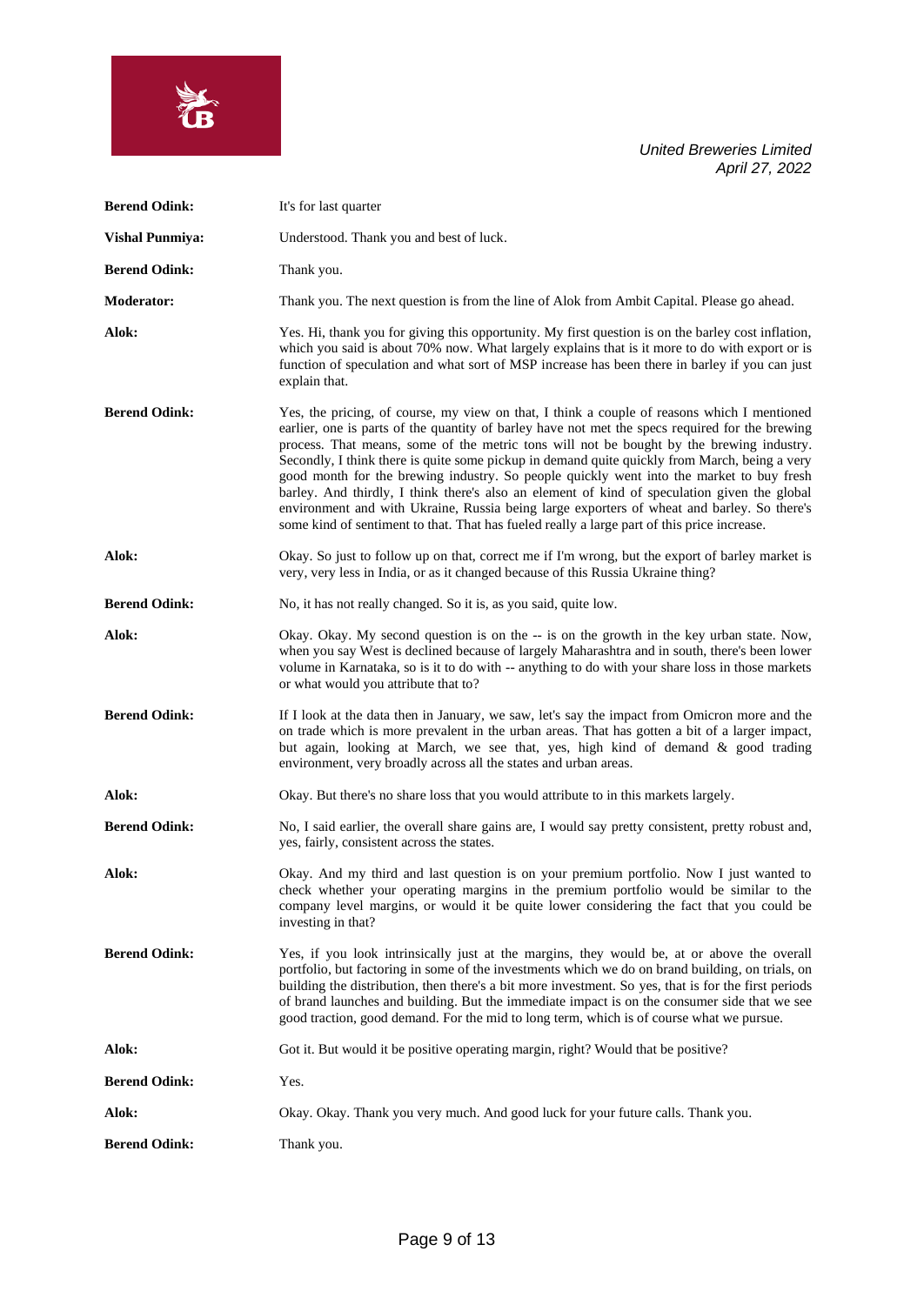

| <b>Moderator:</b>      | Thank you. The next question is from the line of Suryanarayanan Manian from DSP<br>Investment Managers. Please go ahead.                                                                                                                                                                                                                                                                                                                                                                                                                                                                                                                                                                                                                                                                                                                                                                  |
|------------------------|-------------------------------------------------------------------------------------------------------------------------------------------------------------------------------------------------------------------------------------------------------------------------------------------------------------------------------------------------------------------------------------------------------------------------------------------------------------------------------------------------------------------------------------------------------------------------------------------------------------------------------------------------------------------------------------------------------------------------------------------------------------------------------------------------------------------------------------------------------------------------------------------|
| Suryanarayanan Manian: | Hi. Berend. I hope I'm audible.                                                                                                                                                                                                                                                                                                                                                                                                                                                                                                                                                                                                                                                                                                                                                                                                                                                           |
| <b>Berend Odink:</b>   | Yes. Go ahead.                                                                                                                                                                                                                                                                                                                                                                                                                                                                                                                                                                                                                                                                                                                                                                                                                                                                            |
| Suryanarayanan Manian: | Yes. So I just wanted to delve deeper into the point that you have made, about what happened<br>in the Western states and why we had a different volume trend there versus the rest of the<br>country. And you mentioned that it's also because of the excise policy in these states, which<br>makes beer, relatively more expensive versus spirits. Now, as you think about the price and<br>pieces that are to happen for you, how do you think this equation is going to change? Is it<br>going to get worse and how do you think about then the volume growth these markets going<br>into the next year?                                                                                                                                                                                                                                                                              |
| <b>Berend Odink:</b>   | Yes, I think there are probably two tasks, and one is on the policy front that we continue to<br>advocate for, let's say more attractive, let's say the path of excise tariffs developing over time.<br>So if you look back then what I said earlier, that's been more favorable for spirits versus beer,<br>and hence of course, that has an impact on the relative growth and the size of the two<br>categories. So our job at hand is to continue to explain and look at the broader picture of<br>course, as to what are some of the impacts of such a trend. Secondly, internally or more on the<br>shorter maybe, we also continue to look at our pricing actions to make sure we strike to right<br>balance between, shorter, mid, and long term. Not only, in the competitive field of beer, but<br>also having a holistic view of other alcoholic segments, in the market there. |
| Suryanarayanan Manian: | Sure. But as you see the trends in March, is that trend improving for these states as well? The<br>Western states?                                                                                                                                                                                                                                                                                                                                                                                                                                                                                                                                                                                                                                                                                                                                                                        |
| <b>Berend Odink:</b>   | Yes. So in March we really saw pickup, I would say very broadly, including in Mumbai<br>Maharashtra as well. So, yes.                                                                                                                                                                                                                                                                                                                                                                                                                                                                                                                                                                                                                                                                                                                                                                     |
| Suryanarayanan Manian: | Got it. So it's largely a function of on trade coming back, which will benefit you in these states<br>as well.                                                                                                                                                                                                                                                                                                                                                                                                                                                                                                                                                                                                                                                                                                                                                                            |
| <b>Berend Odink:</b>   | Yes, of course it has a role to play as well.                                                                                                                                                                                                                                                                                                                                                                                                                                                                                                                                                                                                                                                                                                                                                                                                                                             |
| Suryanarayanan Manian: | Got it. And, and just lastly on this, just the price increases in your view, you probably have a<br>sense of what kind of price increased you have to take, for your product portfolio. Do you have<br>a sense of what it is that the spirits, players will have to do? I mean, is that gap likely to widen<br>because of the raw material inflation that you're facing versus spirits?                                                                                                                                                                                                                                                                                                                                                                                                                                                                                                   |
| <b>Berend Odink:</b>   | I don't know. I think the inflationary pressure is, not limited to beer or spirits. I think it's very<br>prevalent across many of the industries, from what I can kind of see it's also relevant for<br>spirits, but of course every company will determine, for themselves, to what extent they will<br>absorb some of that, what they want to pass on to consumers and, yes, within the Indian<br>context that can even be done, with various outcomes within the brand portfolio. And also with<br>different outcomes across states. So yes, we'll have to see how other manufacturers in the<br>Alcobev sector decide on that and implement it.                                                                                                                                                                                                                                       |
| Suryanarayanan Manian: | Got it. All right. That's it for me. Thank you Berend. Thank you very much.                                                                                                                                                                                                                                                                                                                                                                                                                                                                                                                                                                                                                                                                                                                                                                                                               |
| <b>Moderator:</b>      | Thank you. The next question is from the line of Nitin Gosar from Invesco. Please go ahead.                                                                                                                                                                                                                                                                                                                                                                                                                                                                                                                                                                                                                                                                                                                                                                                               |
| <b>Nitin Gosar:</b>    | Hey, hi. What clarification you did mention                                                                                                                                                                                                                                                                                                                                                                                                                                                                                                                                                                                                                                                                                                                                                                                                                                               |
| <b>Moderator:</b>      | Sorry to Interrupt you Mr. Nitin we cannot hear you clearly Sir.                                                                                                                                                                                                                                                                                                                                                                                                                                                                                                                                                                                                                                                                                                                                                                                                                          |
| <b>Nitin Gosar:</b>    | Is this better?                                                                                                                                                                                                                                                                                                                                                                                                                                                                                                                                                                                                                                                                                                                                                                                                                                                                           |
| <b>Moderator:</b>      | Yes, please. Go ahead. Yes.                                                                                                                                                                                                                                                                                                                                                                                                                                                                                                                                                                                                                                                                                                                                                                                                                                                               |

**SERIES**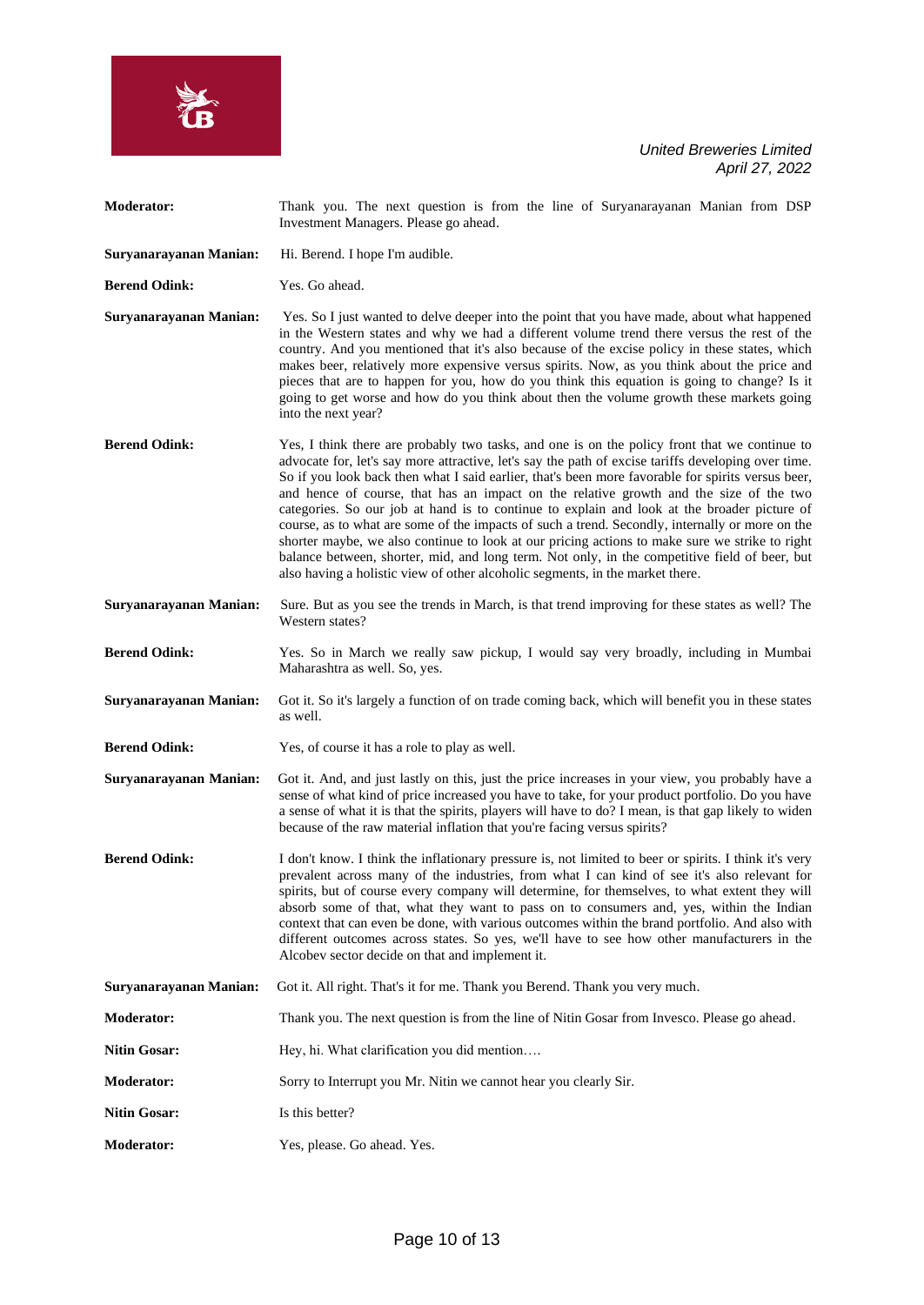

| <b>Nitin Gosar:</b>  | One clarification, on the call, it was mentioned that certain price hikes, certain states have<br>already started implementing price hikes, and these are, post the closure of excise duty policy.<br>So the question I'm trying to understand is, the price hikes that we have taken right now, would<br>they only factoring in the exercise related change, or we have also tried to price in the barley<br>related impact.                                                                                                                                                                                                                   |
|----------------------|-------------------------------------------------------------------------------------------------------------------------------------------------------------------------------------------------------------------------------------------------------------------------------------------------------------------------------------------------------------------------------------------------------------------------------------------------------------------------------------------------------------------------------------------------------------------------------------------------------------------------------------------------|
| <b>Berend Odink:</b> | The price increases or the states that I mentioned are examples where our realization would go<br>up. If we just price and kind of translate in a change in excise, then yes, our realization would<br>not necessarily improve or change. So these are really, improvements in realization for us as a<br>manufacturer.                                                                                                                                                                                                                                                                                                                         |
| <b>Nitin Gosar:</b>  | Got it. But incrementally the new cost, related production will come into picture from April<br>onwards or probably June onwards into the system that's where we will be needing additional<br>price push.                                                                                                                                                                                                                                                                                                                                                                                                                                      |
| <b>Berend Odink:</b> | We have seen in the last two quarters, already a number of commodity pressures. We have<br>explained in the call that some further pressure will come from particularly barley and then to a<br>certain extent glass bottles. So, hence what is typically more important in the first quarter is for<br>price increases to be implemented, hence, those number of states, are important to offset some<br>of these impact and at the same time, yes, we continue to review other states where there are<br>possibilities to increase price combined with some of the cost measures that we can take to<br>protect some of the margin of course. |
| <b>Nitin Gosar:</b>  | Got it. Got it. So if effectively first quarter is very critical in terms of price hikes that we can<br>take. yes. That's how the timing of the industry is like the price can only be around the first<br>quarter.                                                                                                                                                                                                                                                                                                                                                                                                                             |
| <b>Berend Odink:</b> | Yes. It's, not so much, let's say a choice that it can be only the first quarter. In some states there<br>are possibilities at different points during the year, but traditionally quarter one is important<br>because then there is visibility on some of the excise policies and hence it is a more of a logical<br>moment to implement the price changes.                                                                                                                                                                                                                                                                                    |
| <b>Nitin Gosar:</b>  | Right. And in couple of other sectors last year, we had seen that, you know, those couple of<br>other sectors also witnessed price increase where they needed permission from government<br>and government did intervene and gave them price increase during mid part of the year, which<br>was not the case, which was seen earlier in those sectors. This being an odd year where, you<br>know, this kind of cost push has been witnessed. Do we also have a window to seek additional<br>price hikes during the year?                                                                                                                        |
| <b>Berend Odink:</b> | Yes, absolutely. We have been on that for a bit of time now. So we make a lot of<br>representations to the various states to allow price increases. And of course, one of the key<br>arguments is the unprecedented commodity cost environment we see at the moment. That<br>effort will continue, so it's not to say that if an approval is not granted, let's say today, that we<br>stop those efforts. No, that could also be approved and implemented at any other point in time<br>during the year.                                                                                                                                        |
| <b>Nitin Gosar:</b>  | Got it. Got it. Thank you. This was very helpful.                                                                                                                                                                                                                                                                                                                                                                                                                                                                                                                                                                                               |
| <b>Berend Odink:</b> | Okay.                                                                                                                                                                                                                                                                                                                                                                                                                                                                                                                                                                                                                                           |
| Moderator:           | Thank you. The next question is from the line of Sanjay Awatramani from Envision Capital.<br>Please go ahead.                                                                                                                                                                                                                                                                                                                                                                                                                                                                                                                                   |
| Sanjay Awatramani:   | Yes, good afternoon, sir. And thank you for giving me this opportunity. I just wanted some<br>more clarity that we recently closed this facility, at Bihar. So, I mean, what was the exact<br>product we were producing here and what was the cost saving we are expecting from closure?                                                                                                                                                                                                                                                                                                                                                        |
| <b>Berend Odink:</b> | The NAB product we, just as, maybe as a recap so our Bihar brewery, when Bihar went into<br>prohibition, of course it stopped producing any beer. We then few years back shifted,<br>production to Radler our non-alcoholic product under the Kingfisher brand. As we have<br>reviewed, the capacity utilization, the fixed cost versus the volume, etcetera, benchmarked that<br>to alternatives. we've concluded that it's more efficient to bring that to a third party where                                                                                                                                                                |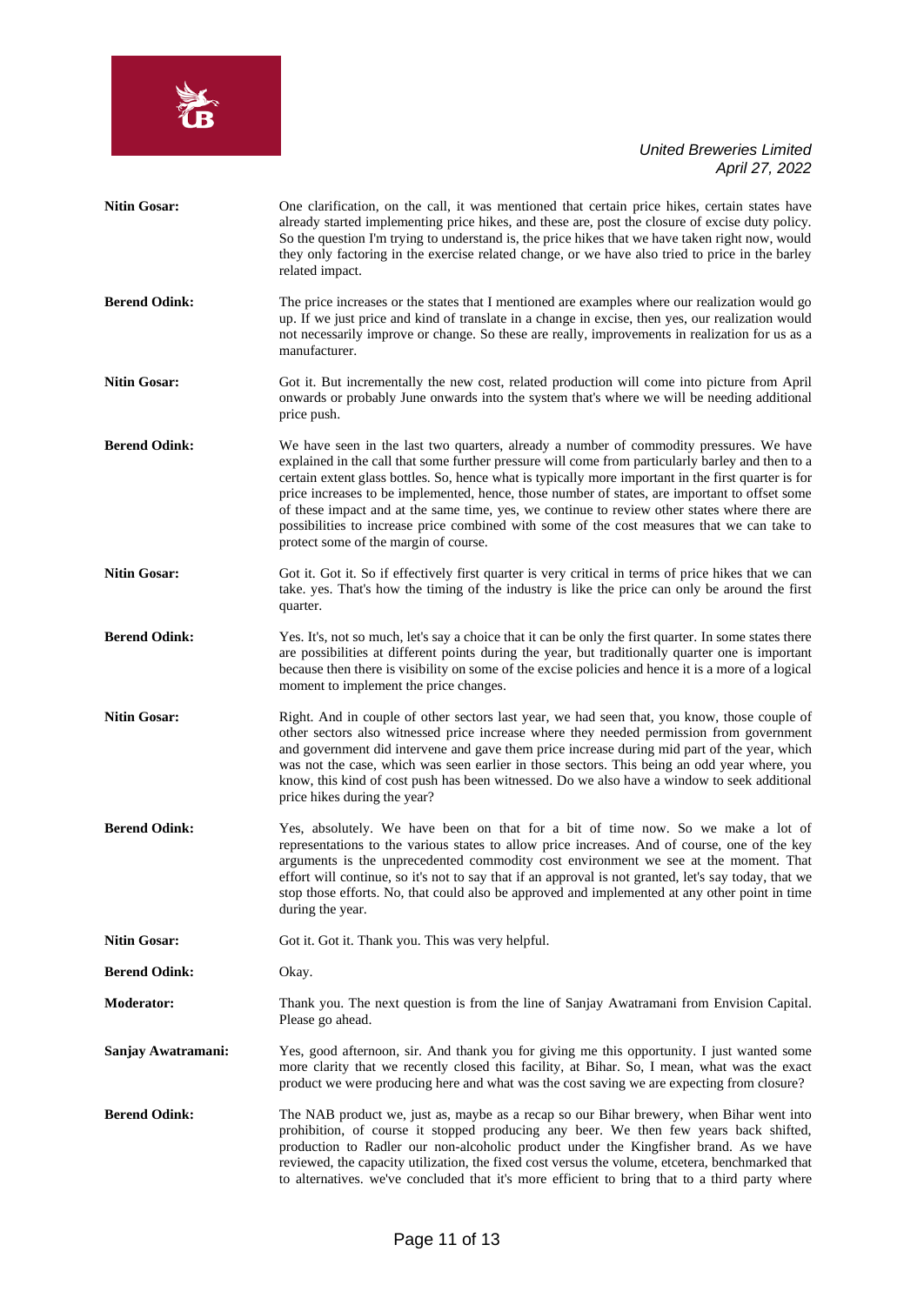

there's existing volumes of other products and hence you reach a better utilization and scale efficiency. And with that we have suspended the operations in the production site in Bihar.

**Sanjay Awatramani:** Okay. So this is very helpful and, if you can give us some guidance on the revenue side or some margin site for next year, so that would be helpful for us.

**Berend Odink:** Typically we don't, put out guidance as to, margins or top line growth. but yes, as we commented the peak season for us is a key. So after two COVID years, yes, there's a lot of positive signals from the month of March, there's optimism about the progress of the season. So hopefully that will be a good peak season for us, at the same time there is a challenging cost environment. Where we are discussing some of the pricing actions, some of the underlying developments on the key input costs, so that is truly the dynamic for the year '22/'23.

**Sanjay Awatramani:** Thank you. Thank you so much, sir. This is all from my side. Good luck.

**Berend Odink:** Thank you.

**Moderator:** Thank you. The next question is from the line of Jaykumar Doshi from Kotak. Please go ahead.

**Jaykumar Doshi:** Hi, thanks for the follow up. On working capital cycle improvement. Do you expect it to stabilize at these levels or is there further head room to improve?

**Berend Odink:** I think we are, of course, happy with the progress so far. I think we will have to recognize that as the market is returning to normal and even new growth levels, there will be some pressure on expansion of that working capital block, we take our learnings, we take the achievements to sustain them. I don't expect, year-over-year, further reductions as we have seen in the last two years. I mean, we would put our efforts to get good results. but I think there's, also at a certain level, so much what one can do, particularly considering a large majority share of our customers are state governments that will have set trade terms. Those are not too easy to further optimize. In summary I would say with the expansion of the business and the market, the working capital block might move back a bit, but hopefully we keep it well below levels of pre-COVID.

**Jaykumar Doshi:** Understood and has route to market changed in West Bengal and Delhi helped working capital cycle

Berend Odink: In Delhi, yes, West Bengal, not really a big difference, but most importantly, where we saw some of that impact in the quarter, both markets have now by and large kind of, settled down and transition is over. So we've seen at the close of the quarter, a good recovery and trading in both these states. So that is, yes, hopefully that transition impact is behind us now.

**Jaykumar Doshi:** And my final one you have called out that March month was record month for, in terms of volume. Could you quantify it? And what do you mean by record? Is it like the highest month across all months in the history of the company or was it, you know, higher than the March 2019 month, or maybe some percentage terms what growth you would've seen in March '20?

PA Poonacha: Highest all month sale in history of UBL.

**Jaykumar Doshi:** Understood, any idea you can give YoY business versus last March. What would the ballpark growth?

**PA Poonacha:** Vis a Vis March '21?

**Jaykumar Doshi:** Month. Yes, March '21 month, you know, March '22 month over March '21 month.

**PA Poonacha:** No, I would compare to pre-COVID levels of March, '20.

**Jaykumar Doshi:** March '20 was impacted by COVID. Right. So are you referring to March '19?

PA Poonacha: Yes. '19, yes.